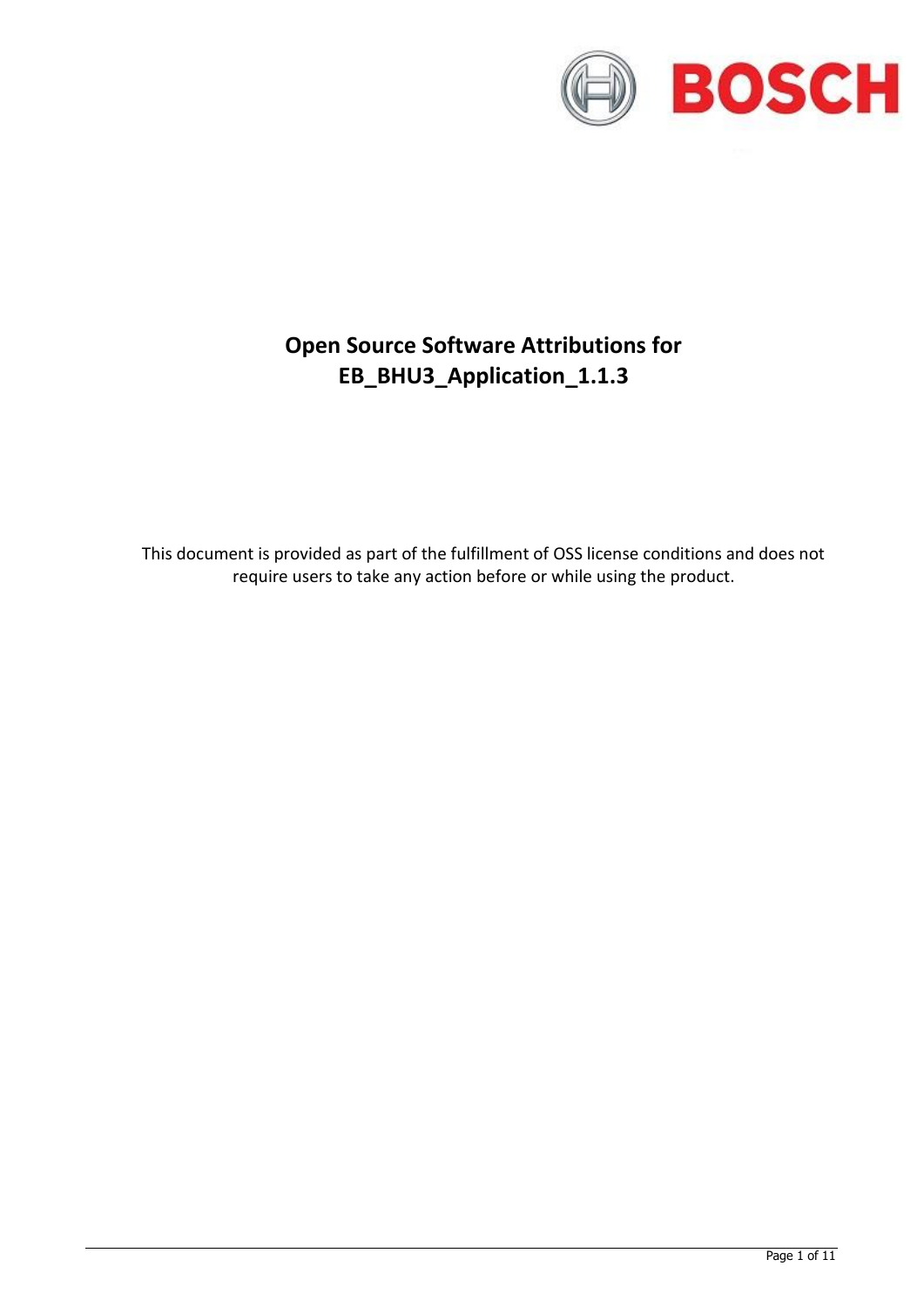

# **Table of Contents**

# Contents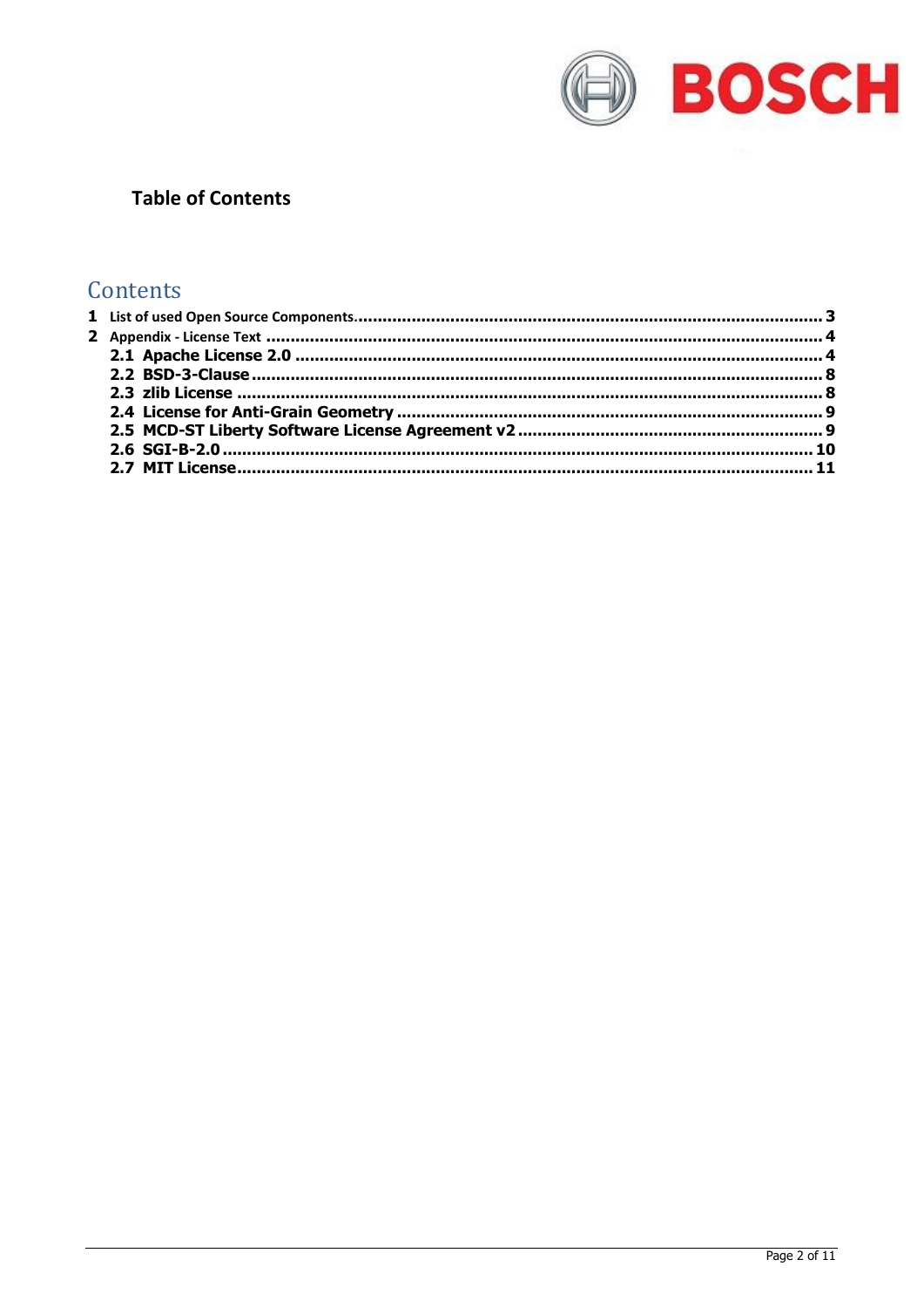

# <span id="page-2-0"></span>**1 List of used Open Source Components.**

This document contains a list of open source software (OSS) components used within the product under the terms of the respective licenses. The source code corresponding to the open source components is also provided along with the product wherever mandated by the respective OSS license

| Name of OSS<br>Component | <b>Version of</b><br><b>OSS</b><br>Component | <b>Name and Version of</b><br><b>License (License text</b><br>can be found in<br>Appendix below)                                                                                    | <b>More Information</b>                                                                                                                                                                                                                                                                                                                                                                                                                                             |
|--------------------------|----------------------------------------------|-------------------------------------------------------------------------------------------------------------------------------------------------------------------------------------|---------------------------------------------------------------------------------------------------------------------------------------------------------------------------------------------------------------------------------------------------------------------------------------------------------------------------------------------------------------------------------------------------------------------------------------------------------------------|
| STM32L5 HAL              | Unspecified                                  | BSD-3-Clause                                                                                                                                                                        | Copyright © 2017 STMicroelectronics                                                                                                                                                                                                                                                                                                                                                                                                                                 |
| STM32H7 HAL              | Unspecified                                  | BSD-3-Clause                                                                                                                                                                        | Copyright © 2017 STMicroelectronics                                                                                                                                                                                                                                                                                                                                                                                                                                 |
| <b>ETL</b><br>Framework  | 17.8.0                                       | MIT                                                                                                                                                                                 | Copyright (c) 2014-2020 jwellbelove,<br>Copyright(c) 2014 jwellbelove, rlindeman,<br>Copyright 2001 Simon Tatham, Copyright(c)<br>2020 Phil Wise, Copyright(c) 2020 John<br>Wellbelove, John Lagerquist, Copyright(c)<br>2018 Mark Kitson, Copyright (C) 2017 by<br>Sergey A Kryukov, Copyright(c) 2015, 2017<br>rlindeman.                                                                                                                                         |
| FreeRtos-<br>kernel      | 10.2.1                                       | <b>MIT</b>                                                                                                                                                                          | Copyright © 2017, 2019 Amazon.com                                                                                                                                                                                                                                                                                                                                                                                                                                   |
| nanopb                   | 0.4.1                                        | Zlib License AND MIT                                                                                                                                                                | Copyright © 2011 Petteri Aimonen,<br>Copyright © Markus Kuhn                                                                                                                                                                                                                                                                                                                                                                                                        |
| stm32cubeh7              | Unspecified                                  | <b>BSD-3-Clause AND</b><br>MIT AND ZLIB AND<br>License for Anti-Grain<br><b>Geometry AND SGI-</b><br>B-2.0 AND MCD-ST<br>Liberty Software<br>License Agreement<br>v2 AND Apache 2.0 | Copyright © 2017 - 2019<br>STMicroelectronics, Copyright © 1997-<br>2016 Sam Lantinga, Copyright © 2013-<br>2015 The Khronos Group Inc., Copyright<br>© 1998-2013 Glenn Randers-Pehrson,<br>Copyright © 2009 -2018 VMware Inc<br>Copyright © 2002-2003 Maxim<br>Shemanarev, Copyright © 1999-2006<br>Brian Paul , Copyright © 1995-1996 Guy<br>Eric Schalnat, Copyright (c) 2017-2018<br>IAR Systems., Copyright © 1995-2013<br>Mark Adler, Copyright (c) 2009-2018 |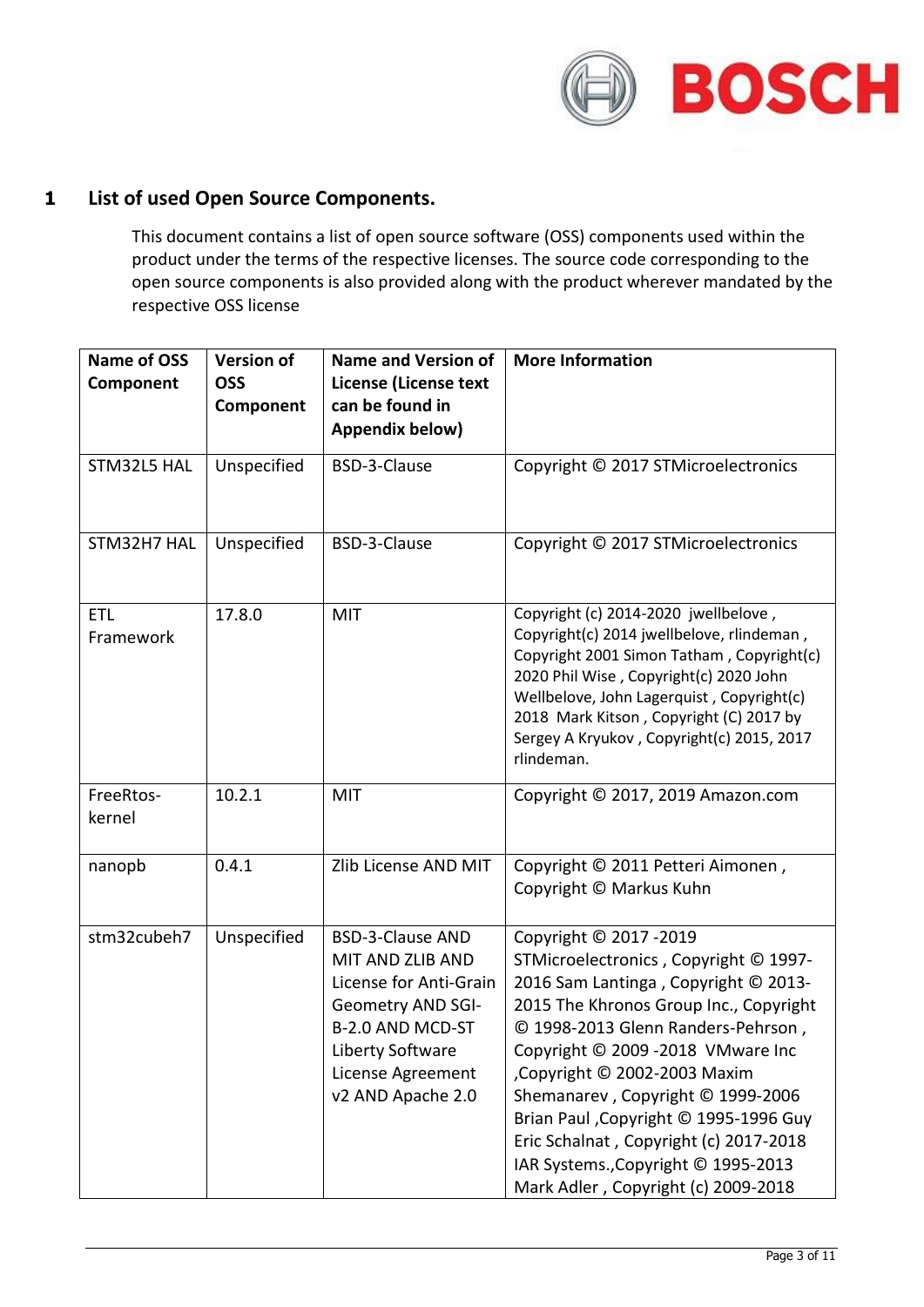

| Arm Limited, Copyright (C) 2017        |
|----------------------------------------|
| Draupner Graphics, Copyright (c) 1996- |
| 1997 Andreas Dilger                    |

**Provided that within certain OSS-Licenses (e.g. LGPL-2.0) necessary, reverse-engineering is allowed for the respective software component to the required extent.This shall not apply for other components of the software.**

## <span id="page-3-0"></span>**2 Appendix - License Text**

### <span id="page-3-1"></span>**2.1 Apache License 2.0**

Apache License Version 2.0, January 2004

http://www.apache.org/licenses/

TERMS AND CONDITIONS FOR USE, REPRODUCTION, AND DISTRIBUTION

1. Definitions.

"License" shall mean the terms and conditions for use, reproduction, and distribution as defined by Sections 1 through 9 of this document.

"Licensor" shall mean the copyright owner or entity authorized by the copyright owner that is granting the License.

"Legal Entity" shall mean the union of the acting entity and all other entities that control, are controlled by, or are under common control with that entity. For the purposes of this definition, "control" means (i) the power, direct or indirect, to cause the direction or management of such entity, whether by contract or otherwise, or (ii) ownership of fifty percent (50%) or more of the outstanding shares, or (iii) beneficial ownership of such entity.

"You" (or "Your") shall mean an individual or Legal Entity exercising permissions granted by this License.

"Source" form shall mean the preferred form for making modifications, including but not limited to software source code, documentation source, and configuration files.

"Object" form shall mean any form resulting from mechanical transformation or translation of a Source form, including but not limited to compiled object code, generated documentation, and conversions to other media types.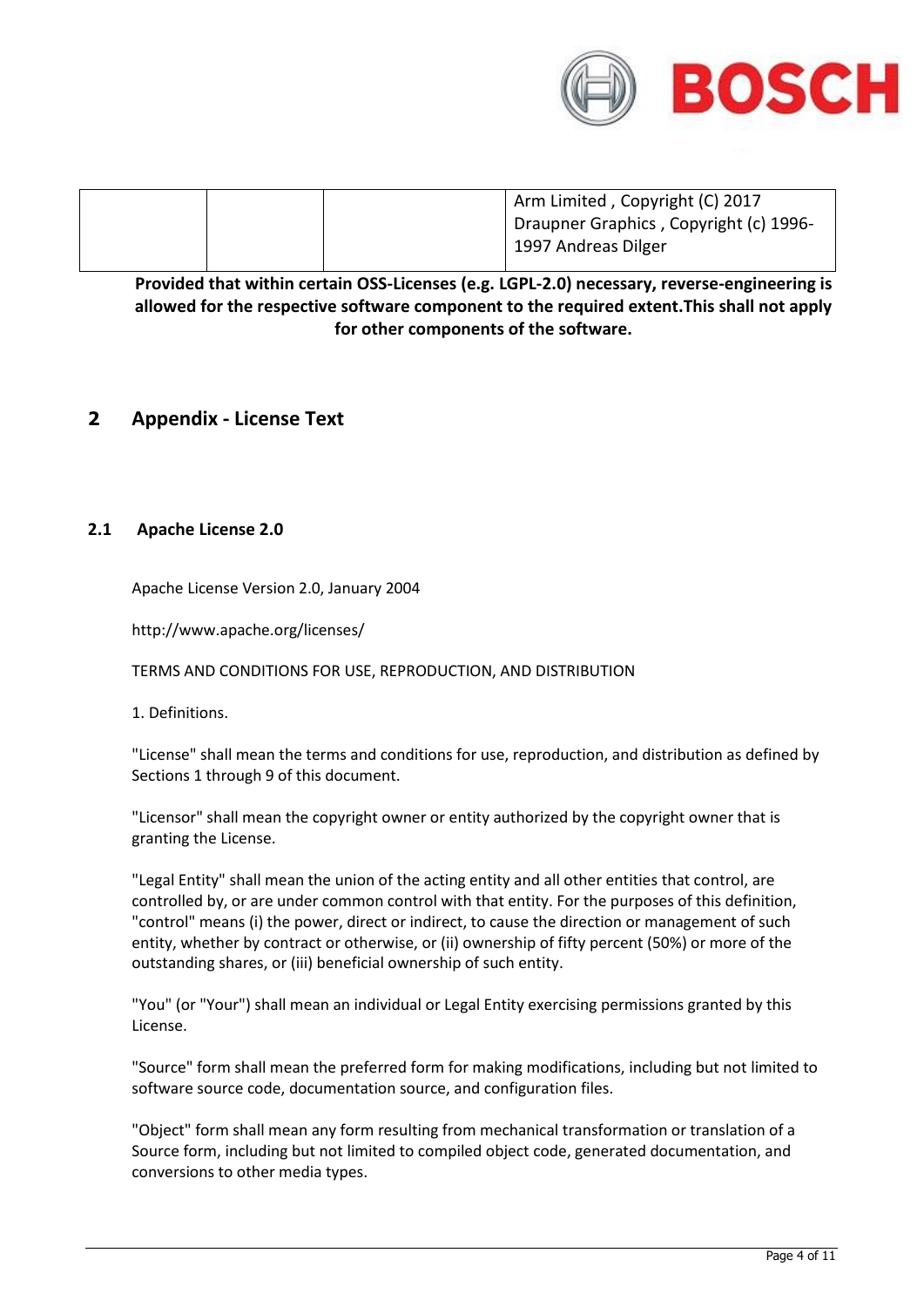

"Work" shall mean the work of authorship, whether in Source or Object form, made available under the License, as indicated by a copyright notice that is included in or attached to the work (an example is provided in the Appendix below).

"Derivative Works" shall mean any work, whether in Source or Object form, that is based on (or derived from) the Work and for which the editorial revisions, annotations, elaborations, or other modifications represent, as a whole, an original work of authorship. For the purposes of this License, Derivative Works shall not include works that remain separable from, or merely link (or bind by name) to the interfaces of, the Work and Derivative Works thereof.

"Contribution" shall mean any work of authorship, including the original version of the Work and any modifications or additions to that Work or Derivative Works thereof, that is intentionally submitted to Licensor for inclusion in the Work by the copyright owner or by an individual or Legal Entity authorized to submit on behalf of the copyright owner. For the purposes of this definition, "submitted" means any form of electronic, verbal, or written communication sent to the Licensor or its representatives, including but not limited to communication on electronic mailing lists, source code control systems, and issue tracking systems that are managed by, or on behalf of, the Licensor for the purpose of discussing and improving the Work, but excluding communication that is conspicuously marked or otherwise designated in writing by the copyright owner as "Not a Contribution."

"Contributor" shall mean Licensor and any individual or Legal Entity on behalf of whom a Contribution has been received by Licensor and subsequently incorporated within the Work.

#### 2. Grant of Copyright License.

Subject to the terms and conditions of this License, each Contributor hereby grants to You a perpetual, worldwide, non-exclusive, no-charge, royalty-free, irrevocable copyright license to reproduce, prepare Derivative Works of, publicly display, publicly perform, sublicense, and distribute the Work and such Derivative Works in Source or Object form.

#### 3. Grant of Patent License.

Subject to the terms and conditions of this License, each Contributor hereby grants to You a perpetual, worldwide, non-exclusive, no-charge, royalty-free, irrevocable (except as stated in this section) patent license to make, have made, use, offer to sell, sell, import, and otherwise transfer the Work, where such license applies only to those patent claims licensable by such Contributor that are necessarily infringed by their Contribution(s) alone or by combination of their Contribution(s) with the Work to which such Contribution(s) was submitted. If You institute patent litigation against any entity (including a cross-claim or counterclaim in a lawsuit) alleging that the Work or a Contribution incorporated within the Work constitutes direct or contributory patent infringement, then any patent licenses granted to You under this License for that Work shall terminate as of the date such litigation is filed.

#### 4. Redistribution.

You may reproduce and distribute copies of the Work or Derivative Works thereof in any medium, with or without modifications, and in Source or Object form, provided that You meet the following conditions: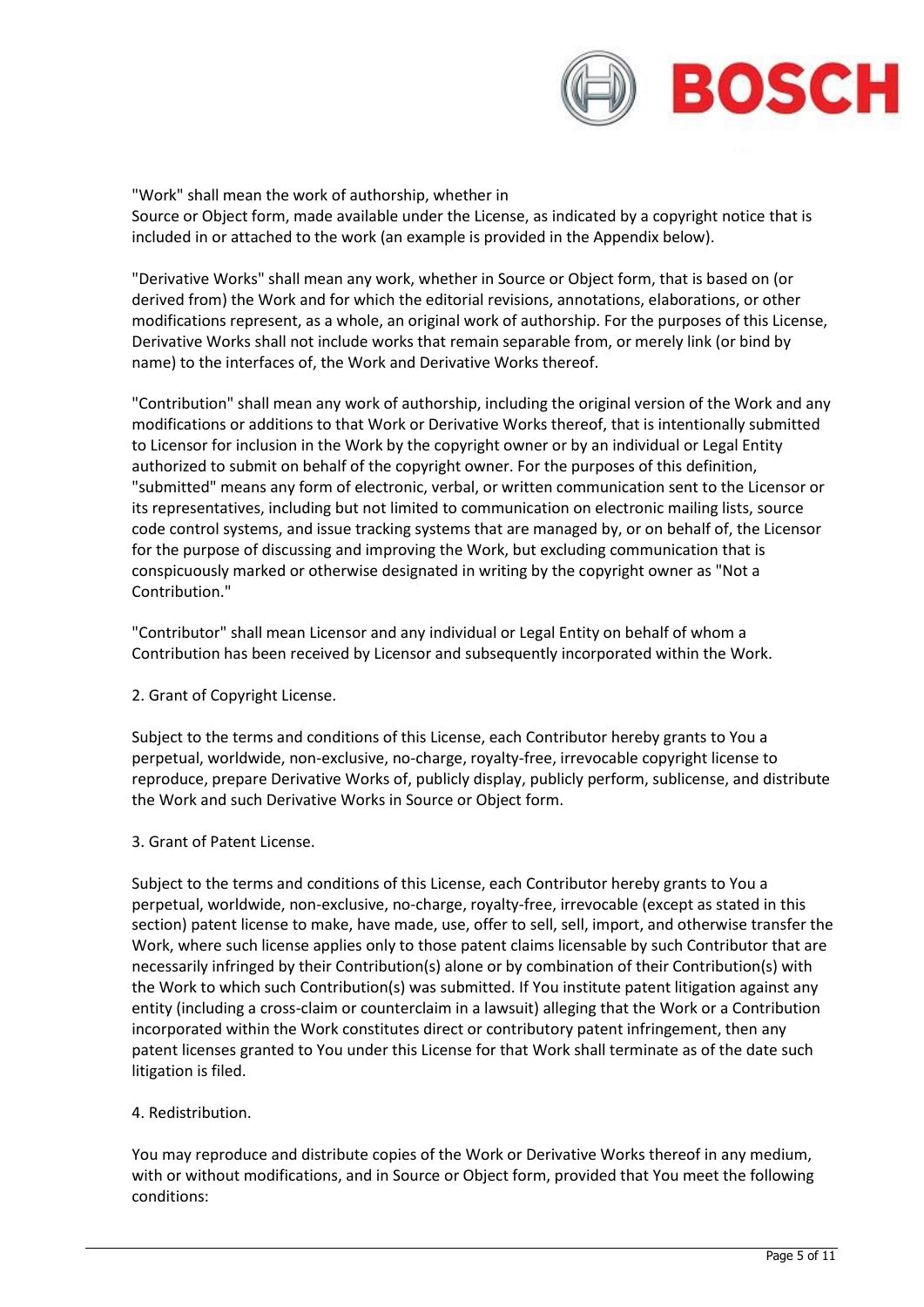

1. You must give any other recipients of the Work or Derivative Works a copy of this License; and

2. You must cause any modified files to carry prominent notices stating that You changed the files; and

3. You must retain, in the Source form of any Derivative Works that You distribute, all copyright, patent, trademark, and attribution notices from the Source form of the Work, excluding those notices that do not pertain to any part of the Derivative Works; and

4. If the Work includes a "NOTICE" text file as part of its distribution, then any Derivative Works that You distribute must include a readable copy of the attribution notices contained within such NOTICE file, excluding those notices that do not pertain to any part of the Derivative Works, in at least one of the following places: within a NOTICE text file distributed as part of the Derivative Works; within the Source form or documentation, if provided along with the Derivative Works; or, within a display generated by the Derivative Works, if and wherever such third-party notices normally appear. The contents of the NOTICE file are for informational purposes only and do not modify the License. You may add Your own attribution notices within Derivative Works that You distribute, alongside or as an addendum to the NOTICE text from the Work, provided that such additional attribution notices cannot be construed as modifying the License.

You may add Your own copyright statement to Your modifications and may provide additional or different license terms and conditions for use, reproduction, or distribution of Your modifications, or for any such Derivative Works as a whole, provided Your use, reproduction, and distribution of the Work otherwise complies with the conditions stated in this License.

5. Submission of Contributions.

Unless You explicitly state otherwise, any Contribution intentionally submitted for inclusion in the Work by You to the Licensor shall be under the terms and conditions of this License, without any additional terms or conditions. Notwithstanding the above, nothing herein shall supersede or modify the terms of any separate license agreement you may have executed with Licensor regarding such Contributions.

#### 6. Trademarks.

This License does not grant permission to use the trade names, trademarks, service marks, or product names of the Licensor, except as required for reasonable and customary use in describing the origin of the Work and reproducing the content of the NOTICE file.

#### 7. Disclaimer of Warranty.

Unless required by applicable law or agreed to in writing, Licensor provides the Work (and each Contributor provides its Contributions) on an "AS IS" BASIS, WITHOUT WARRANTIES OR CONDITIONS OF ANY KIND, either express or implied, including, without limitation, any warranties or conditions of TITLE, NON-INFRINGEMENT, MERCHANTABILITY, or FITNESS FOR A PARTICULAR PURPOSE. You are solely responsible for determining the appropriateness of using or redistributing the Work and assume any risks associated with Your exercise of permissions under this License.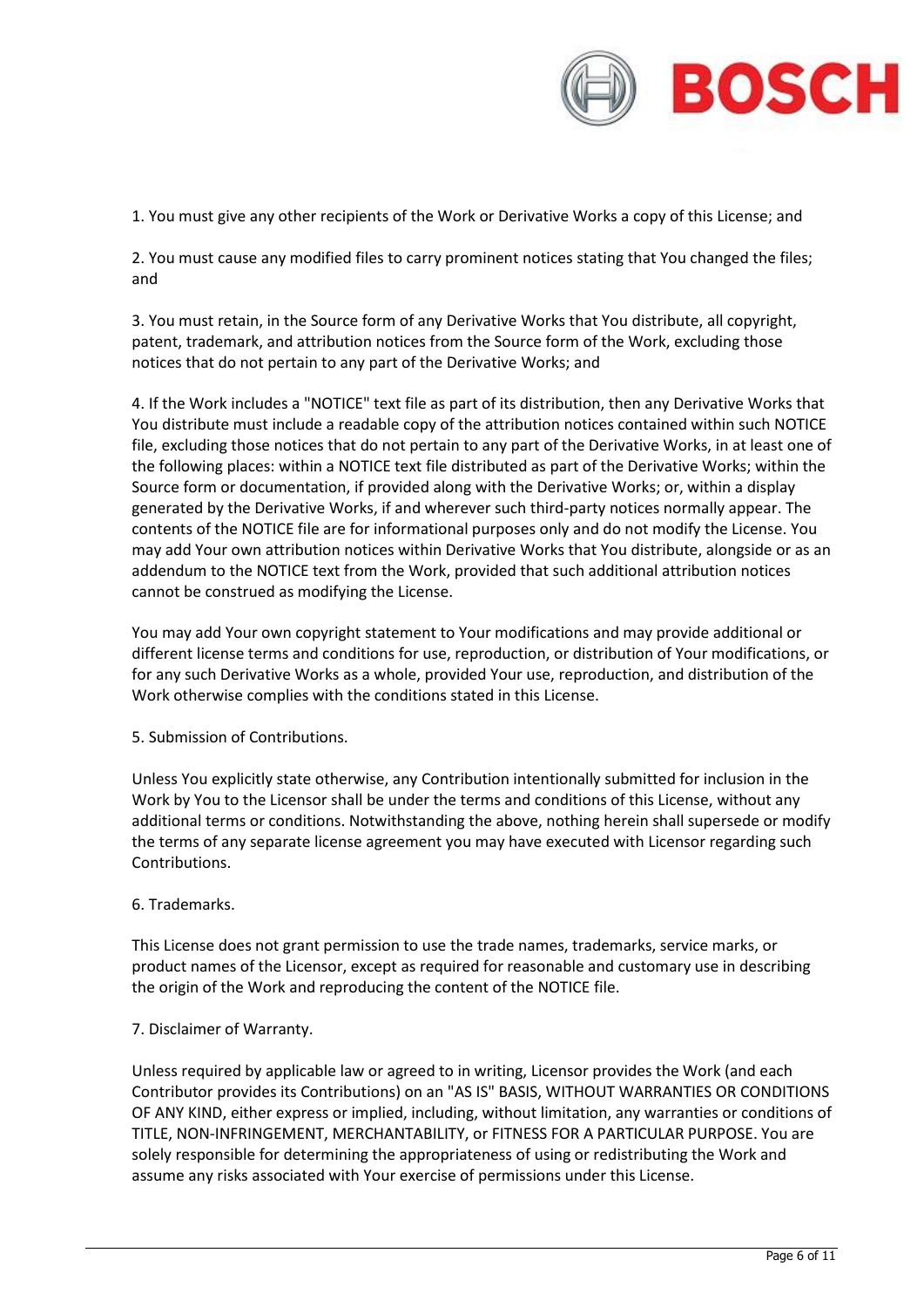

8. Limitation of Liability.

In no event and under no legal theory, whether in tort (including negligence), contract, or otherwise, unless required by applicable law (such as deliberate and grossly negligent acts) or agreed to in writing, shall any Contributor be liable to You for damages, including any direct, indirect, special, incidental, or consequential damages of any character arising as a result of this License or out of the use or inability to use the Work (including but not limited to damages for loss of goodwill, work stoppage, computer failure or malfunction, or any and all other commercial damages or losses), even if such Contributor has been advised of the possibility of such damages.

9. Accepting Warranty or Additional Liability.

While redistributing the Work or Derivative Works thereof, You may choose to offer, and charge a fee for, acceptance of support, warranty, indemnity, or other liability obligations and/or rights consistent with this License. However, in accepting such obligations, You may act only on Your own behalf and on Your sole responsibility, not on behalf of any other Contributor, and only if You agree to indemnify, defend, and hold each Contributor harmless for any liability incurred by, or claims asserted against, such Contributor by reason of your accepting any such warranty or additional liability.

END OF TERMS AND CONDITIONS

APPENDIX: How to apply the Apache License to your work.

To apply the Apache License to your work, attach the following boilerplate notice, with the fields enclosed by brackets "[]" replaced with your own identifying information. (Don't include the brackets!) The text should be enclosed in the appropriate comment syntax for the file format. We also recommend that a file or class name and description of purpose be included on the same "printed page" as the copyright notice for easier identification within third-party archives.

Copyright [yyyy] [name of copyright owner]

Licensed under the Apache License, Version 2.0 (the "License");

you may not use this file except in compliance with the License.

You may obtain a copy of the License at

http://www.apache.org/licenses/LICENSE-2.0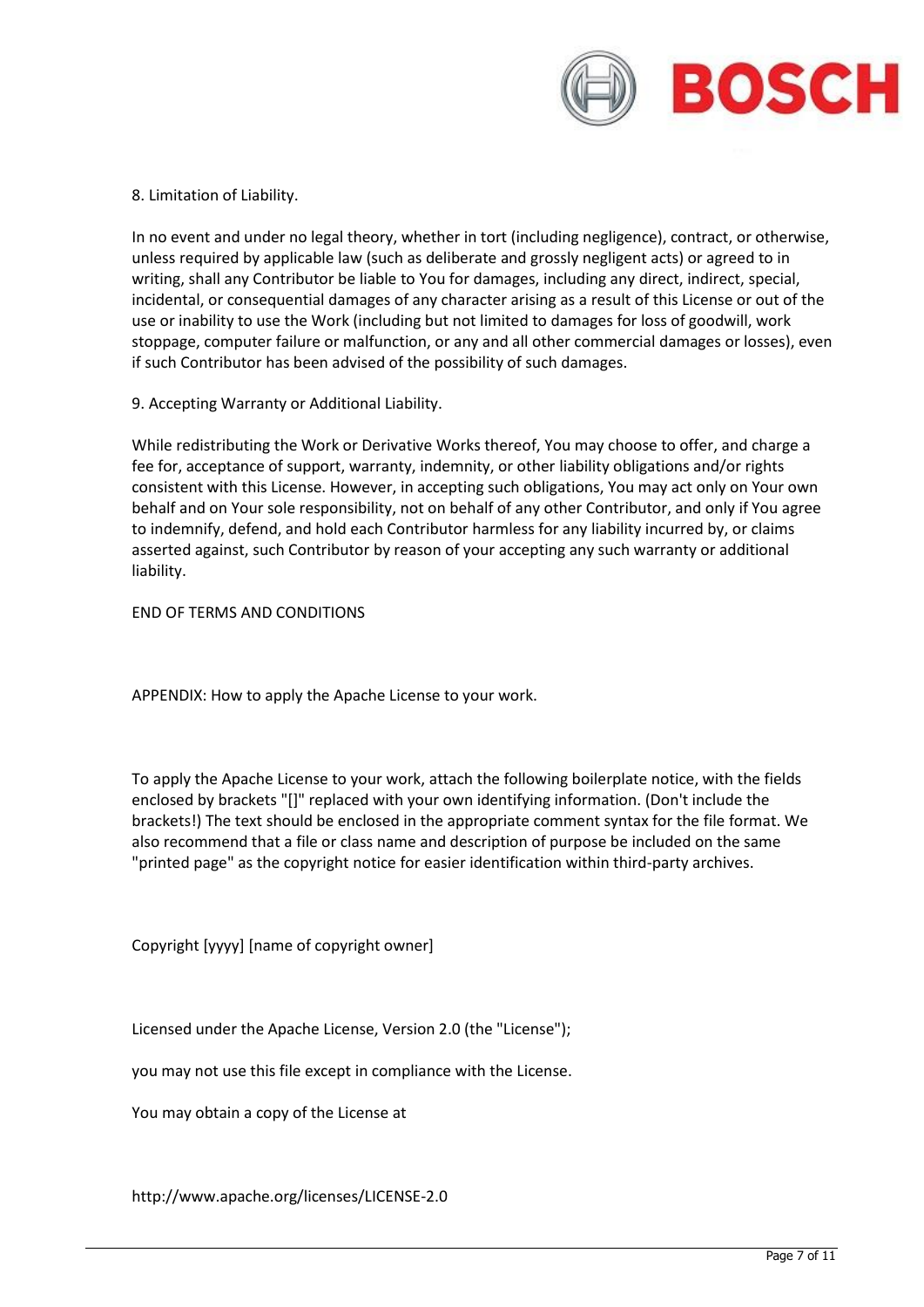

Unless required by applicable law or agreed to in writing, software

distributed under the License is distributed on an "AS IS" BASIS,

WITHOUT WARRANTIES OR CONDITIONS OF ANY KIND, either express or implied.

See the License for the specific language governing permissions and

limitations under the License.

#### <span id="page-7-0"></span>**2.2 BSD-3-Clause**

Redistribution and use in source and binary forms, with or without modification, are permitted provided that the following conditions are met:

• Redistributions of source code must retain the above copyright notice, this list of conditions and the following disclaimer.

• Redistributions in binary form must reproduce the above copyright notice, this list of conditions and the following disclaimer in the documentation and/or other materials provided with the distribution.

• Neither the name of the copyright holder nor the names of its contributors may be used to endorse or promote products derived from this software without specific prior written permission.

THIS SOFTWARE IS PROVIDED BY THE COPYRIGHT HOLDERS AND CONTRIBUTORS "AS IS" AND ANY EXPRESS OR IMPLIED WARRANTIES, INCLUDING, BUT NOT LIMITED TO, THE IMPLIED WARRANTIES OF MERCHANTABILITY AND FITNESS FOR A PARTICULAR PURPOSE ARE DISCLAIMED. IN NO EVENT SHALL THE COPYRIGHT HOLDER OR CONTRIBUTORS BE LIABLE FOR ANY DIRECT, INDIRECT, INCIDENTAL, SPECIAL, EXEMPLARY, OR CONSEQUENTIAL DAMAGES (INCLUDING, BUT NOT LIMITED TO, PROCUREMENT OF SUBSTITUTE GOODS OR SERVICES; LOSS OF USE, DATA, OR PROFITS; OR BUSINESS INTERRUPTION) HOWEVER CAUSED AND ON ANY THEORY OF LIABILITY, WHETHER IN CONTRACT, STRICT LIABILITY, OR TORT (INCLUDING NEGLIGENCE OR OTHERWISE) ARISING IN ANY WAY OUT OF THE USE OF THIS SOFTWARE, EVEN IF ADVISED OF THE POSSIBILITY OF SUCH DAMAGE

#### <span id="page-7-1"></span>**2.3 zlib License**

This software is provided 'as-is', without any express or implied warranty. In no event will the authors be held liable for any damages arising from the use of this software.

Permission is granted to anyone to use this software for any purpose, including commercial applications, and to alter it and redistribute it freely, subject to the following restrictions:

1. The origin of this software must not be misrepresented; you must not claim that you wrote the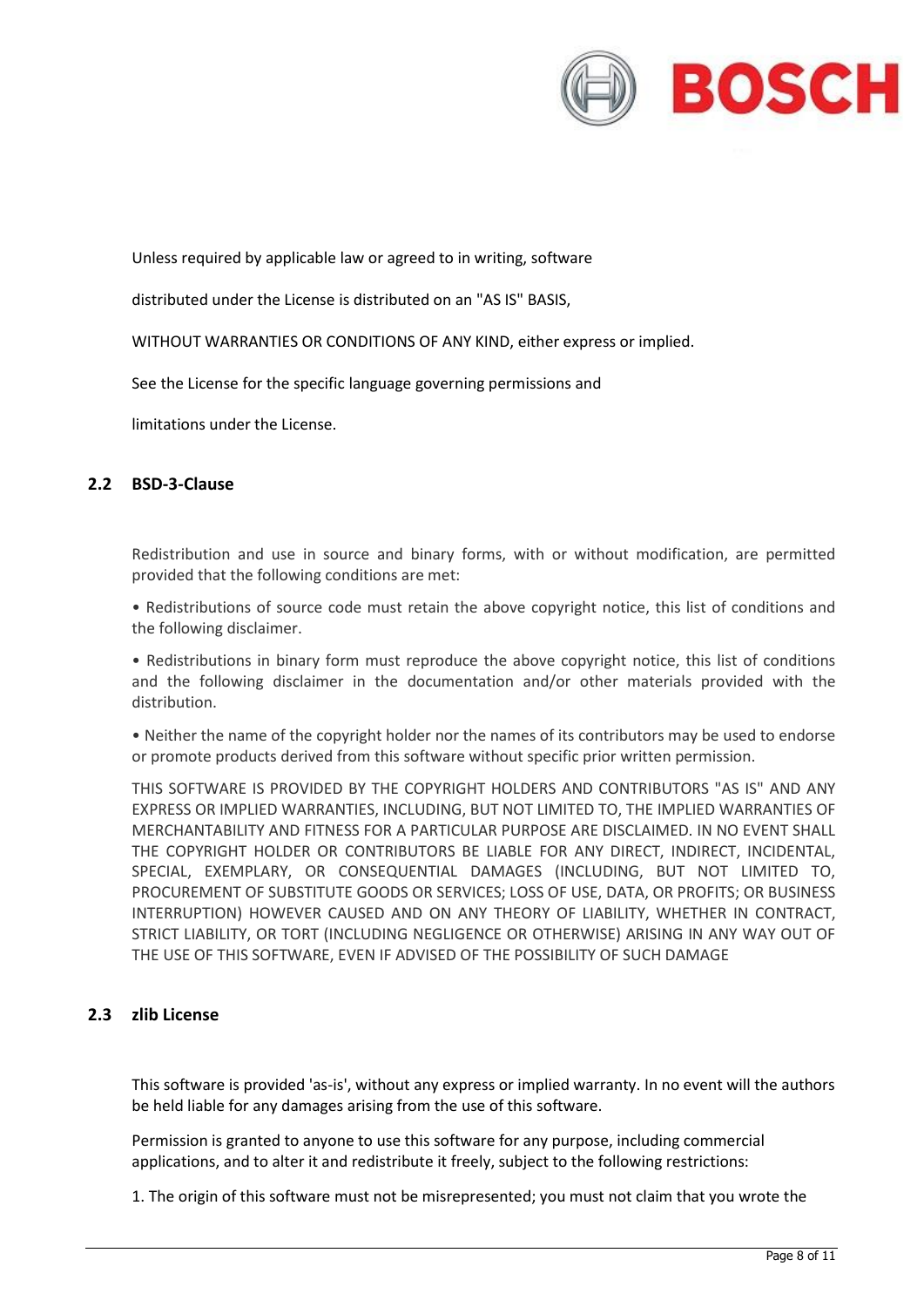

original software. If you use this software in a product, an acknowledgment in the product documentation would be appreciated but is not required.

2. Altered source versions must be plainly marked as such, and must not be misrepresented as being the original software.

3. This notice may not be removed or altered from any source distribution.

### <span id="page-8-0"></span>**2.4 License for Anti-Grain Geometry**

Anti-Grain Geometry - Version 2.1 Lite

Copyright (C) 2002-2003 Maxim Shemanarev (McSeem)

Permission to copy, use, modify, sell and distribute this software is granted provided this copyright notice appears in all copies. This software is provided "as is" without express or implied warranty, and with no claim as to its suitability for any purpose.

#### <span id="page-8-1"></span>**2.5 MCD-ST Liberty Software License Agreement v2**

#### SLA0044 Rev5/February 2018

BY INSTALLING COPYING, DOWNLOADING, ACCESSING OR OTHERWISE USING THIS SOFTWARE OR ANY PART THEREOF (AND THE RELATED DOCUMENTATION) FROM STMICROELECTRONICS INTERNATIONAL N.V, SWISS BRANCH AND/OR ITS AFFILIATED COMPANIES (STMICROELECTRONICS), THE RECIPIENT, ON BEHALF OF HIMSELF OR HERSELF, OR ON BEHALF OF ANY ENTITY BY WHICH SUCH RECIPIENT IS EMPLOYED AND/OR ENGAGED AGREES TO BE BOUND BY THIS SOFTWARE LICENSE AGREEMENT.

Under STMicroelectronics' intellectual property rights, the redistribution, reproduction and use in source and binary forms of the software or any part thereof, with or without modification, are permitted provided that the following conditions are met:

1. Redistribution of source code (modified or not) must retain any copyright notice, this list of conditions and the disclaimer set forth below as items 10 and 11.

2. Redistributions in binary form, except as embedded into microcontroller or microprocessor device manufactured by or for STMicroelectronics or a software update for such device, must reproduce any copyright notice provided with the binary code, this list of conditions, and the disclaimer set forth below as items 10 and 11, in documentation and/or other materials provided with the distribution.

3. Neither the name of STMicroelectronics nor the names of other contributors to this software may be used to endorse or promote products derived from this software or part thereof without specific written permission.

4. This software or any part thereof, including modifications and/or derivative works of this software, must be used and execute solely and exclusively on or in combination with a microcontroller or microprocessor device manufactured by or for STMicroelectronics.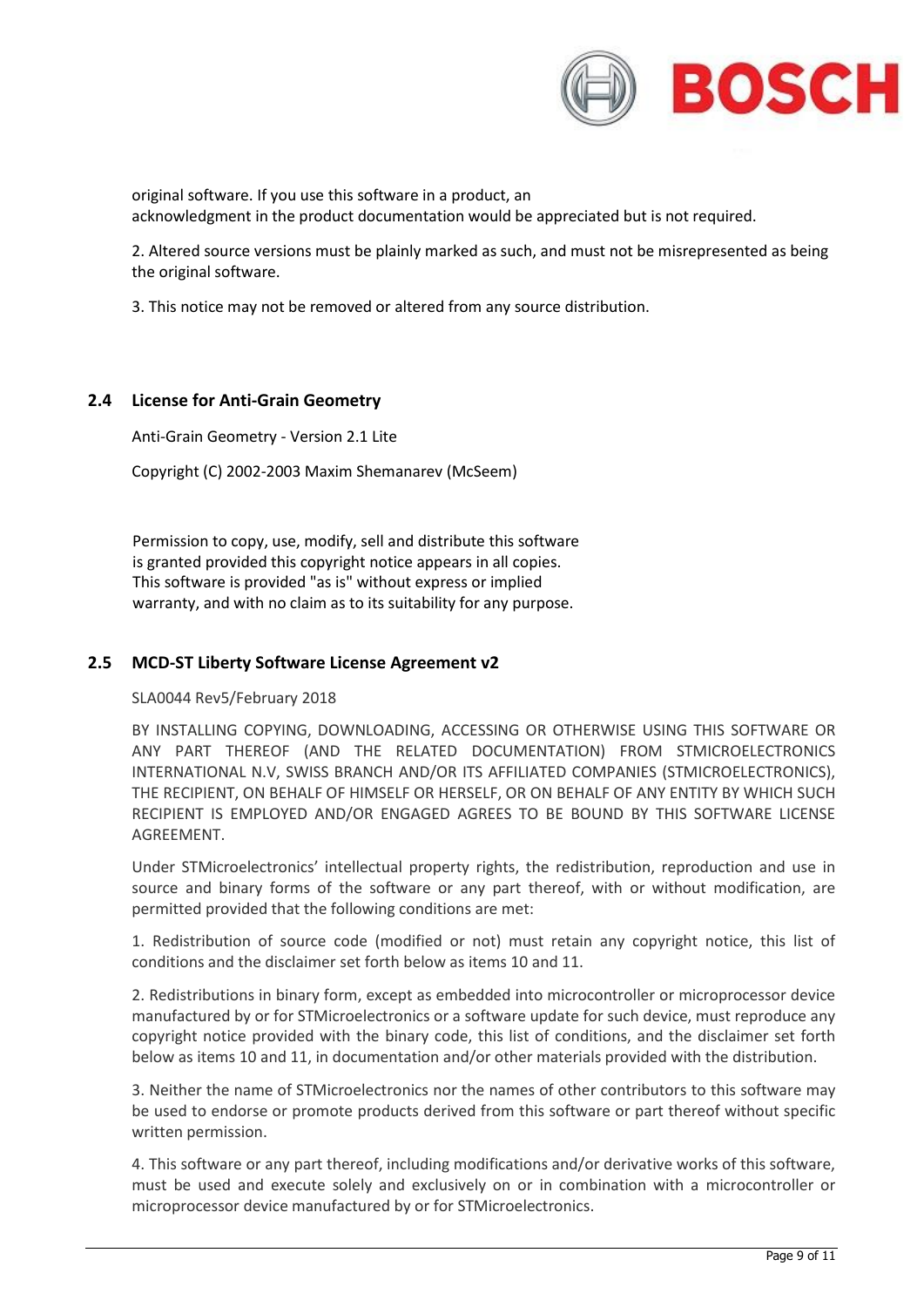

#### 5. No use, reproduction or redistribution of this software

partially or totally may be done in any manner that would subject this software to any Open Source Terms. "Open Source Terms" shall mean any open source license which requires as part of distribution of software that the source code of such software is distributed therewith or otherwise made available, or open source license that substantially complies with the Open Source definition specified at www.opensource.org and any other comparable open source license such as for example GNU General Public License (GPL), Eclipse Public License (EPL), Apache Software License, BSD license or MIT license.

6. STMicroelectronics has no obligation to provide any maintenance, support or updates for the software.

7. The software is and will remain the exclusive property of STMicroelectronics and its licensors. The recipient will not take any action that jeopardizes STMicroelectronics and its licensors' proprietary rights or acquire any rights in the software, except the limited rights specified hereunder.

8. The recipient shall comply with all applicable laws and regulations affecting the use of the software or any part thereof including any applicable export control law or regulation.

9. Redistribution and use of this software or any part thereof other than as permitted under this license is void and will automatically terminate your rights under this license.

10. THIS SOFTWARE IS PROVIDED BY STMICROELECTRONICS AND CONTRIBUTORS "AS IS" AND ANY EXPRESS, IMPLIED OR STATUTORY WARRANTIES, INCLUDING, BUT NOT LIMITED TO, THE IMPLIED WARRANTIES OF MERCHANTABILITY, FITNESS FOR A PARTICULAR PURPOSE AND NON-INFRINGEMENT OF THIRD PARTY INTELLECTUAL PROPERTY RIGHTS, WHICH ARE DISCLAIMED TO THE FULLEST EXTENT PERMITTED BY LAW. IN NO EVENT SHALL STMICROELECTRONICS OR CONTRIBUTORS BE LIABLE FOR ANY DIRECT, INDIRECT, INCIDENTAL, SPECIAL, EXEMPLARY, OR CONSEQUENTIAL DAMAGES (INCLUDING, BUT NOT LIMITED TO, PROCUREMENT OF SUBSTITUTE GOODS OR SERVICES; LOSS OF USE, DATA, OR PROFITS; OR BUSINESS INTERRUPTION) HOWEVER CAUSED AND ON ANY THEORY OF LIABILITY, WHETHER IN CONTRACT, STRICT LIABILITY, OR TORT (INCLUDING NEGLIGENCE OR OTHERWISE) ARISING IN ANY WAY OUT OF THE USE OF THIS SOFTWARE, EVEN IF ADVISED OF THE POSSIBILITY OF SUCH DAMAGE.

11. EXCEPT AS EXPRESSLY PERMITTED HEREUNDER, NO LICENSE OR OTHER RIGHTS, WHETHER EXPRESS OR IMPLIED, ARE GRANTED UNDER ANY PATENT OR OTHER INTELLECTUAL PROPERTY RIGHTS OF STMICROELECTRONICS OR ANY THIRD PARTY.

#### <span id="page-9-0"></span>**2.6 SGI-B-2.0**

SGI FREE SOFTWARE LICENSE B

(Version 2.0, Sept. 18, 2008)

Copyright (C) [dates of first publication] Silicon Graphics, Inc. All Rights Reserved.

Permission is hereby granted, free of charge, to any person obtaining a copy of this software and associated documentation files (the "Software"), to deal in the Software without restriction, including without limitation the rights to use, copy, modify, merge, publish, distribute, sublicense, and/or sell copies of the Software, and to permit persons to whom the Software is furnished to do so, subject to the following conditions: